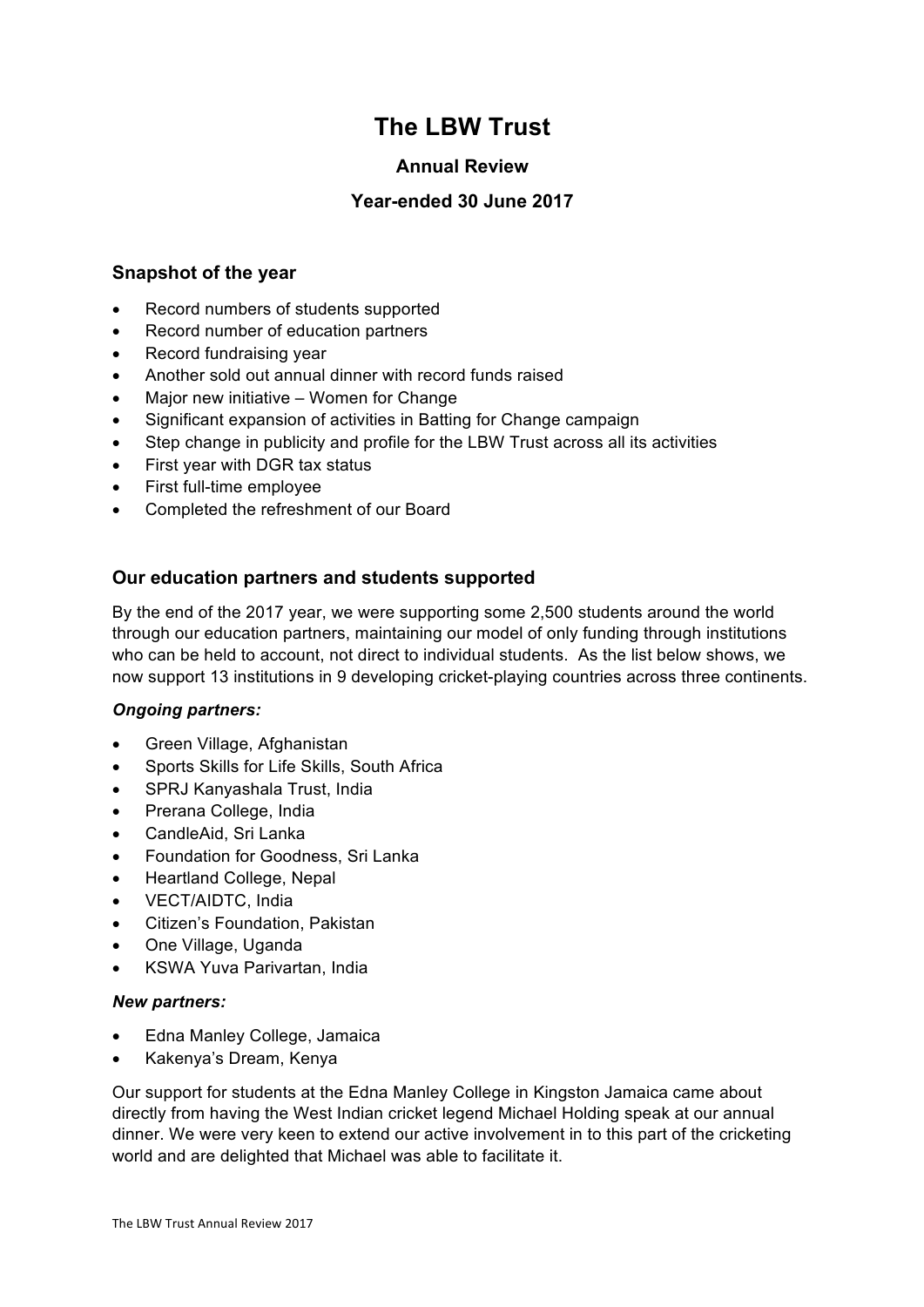Edna Manley College covers a range of subjects but is particularly strong in performing arts. So, in contrast to many of the other students we support around the world, at Edna Manley, our students are focussed in that area. There is a strong logic to this. If you think of famous, globally successful Jamaicans, they tend to come disproportionately from sport and music with the latter including; Bob Marley, Grace Jones, Jimmy Cliff, Desmond Dekker, Peter Tosh and Toots Hibbert. We hope that supporting the next generation of musicians and performers can have a lasting impact not just for the students themselves but also their families and communities.

Kakenya's Dream is introduced in depth later in this report.

# **Fundraising and events**

## *Golf Day*

Roseville Golf Course was the first time host of our Golf Day in the spring of 2016. We made a deliberate choice to go to a course that may attract a broader audience, not just to play golf, but for a dinner with some 200 guests – the first time we had tried this format. The club was extremely welcoming and good to deal with, the weather was perfect and we had terrific sporting guests in golfer Peter O'Malley, broadcaster Shannon Byrne and star of the Olympic gold-medal winning Australian Women's 7s rugby team, Chloe Dalton. We attracted close to 100 players (our largest ever field), 200 hundred for dinner and yielded our best ever financial outcome from a golf day.

## *Annual Dinner*

Our annual dinner followed our well-loved format at the Sydney Cricket Ground starting with drinks on the outfield on a perfect Saturday evening followed by dinner and our special guests. The date was a little later than usual being in March which coincided with the end of International Women's Week during which The LBW Trust received an amazing level of public exposure due to the remarkable Kakenya Ntaiya, who founded and runs our latest education partner. Kakenya and her cause are introduced in detail below. Kakenya was first to speak at our dinner and later in the evening, our Director Mike Coward chatted with the charismatic and wonderfully entertaining cricket legend, Wasim Akram.

We had a notably increased number of corporate sponsors for this years dinner and thank all of them sincerely for their support which made a real difference. Also for the first time, we introduced electronic bidding which allowed people to bid from their seats, increased competitive tension and sped up settlement at the end of the evening.

# *Batting for Change*

For the third year, we ran our campaign where cricket fans sponsored the Sydney Sixers for every six they hit during the Big Bash competition. Although they made it in to the finals, the Sixers scored notably fewer maximums than in the previous season which put us in danger of missing our target. However, with little time left in the competition, BFC founder Ryan Carters and BFC ambassadors Ed Cowan, Steven O'Keefe, Alyssa Healy, Nic Maddinson and Moises Henriques took it upon themselves to provide a spur to the cause by nominating a Super Sunday where they would match any new sponsor. That single day raised an additional \$22,000 to get us over the line for the season. The simple maths shows you what an incredibly generous gesture this was from our amazing professional cricket supporters for which we were immensely grateful.

In addition to this campaign, we formed a Batting for Change XI which played three T20 games at school grounds during the year. The first was against the Barker College  $1<sup>st</sup> XI$  on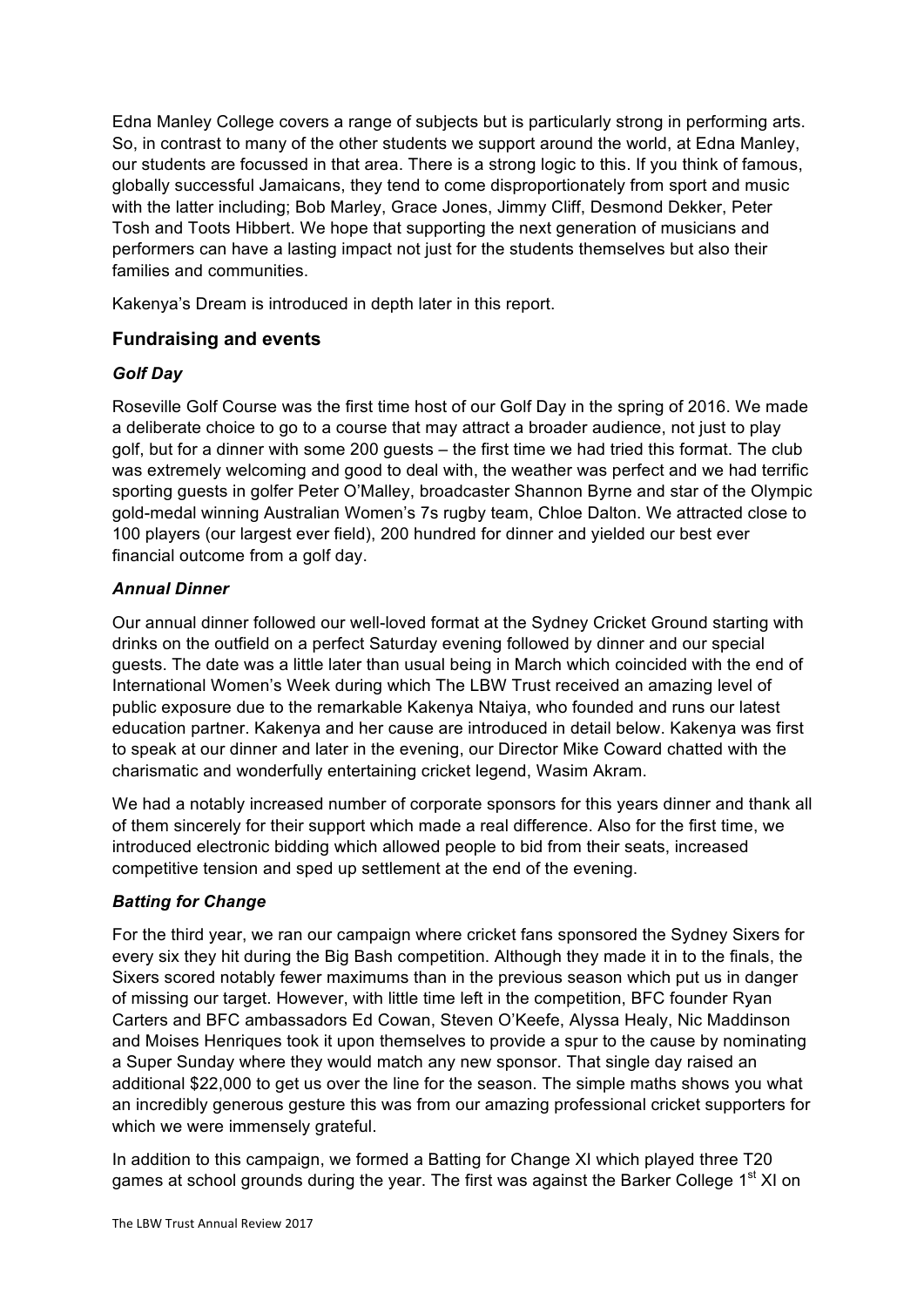Barker's wonderful amphitheatre oval. The second was played at St. Ignatius College Riverview against a Macquarie XI on the day after our annual dinner. The third was played at The White Oval at The King's School against the Kings  $1<sup>st</sup>$  XI (who won the GPS competition). We were wonderfully supported by a range of sponsors including Harvey Norman, Macquarie, Spotless and Propertylink. In addition to our ambassadors, a number of other professionals turned out in BFC colours including Kurtis Patterson, Will Somerville, Ben Dwarshuis and the legendary Waqar Younis. We were also lucky enough to be supported by a range of stars from other sports including Tim Mannah and Beau Ryan from rugby league, George Gregan, Will Skelton and Jason Little from union and Brendon Santalab from football. As well as being great fun for all involved, these games added significant further funds to the BFC cause and hence the young women we support with them.

At the end of the cricket season, BFC founder Ryan Carters announced his retirement from professional cricket. He leaves behind a fine career including a first class double hundred. As anyone who knows Ryan is well aware, cricket has only ever been one part of his portfolio of interests and passions and we look forward to seeing what the next chapter or two will bring. Be assured, Batting for Change will remain critically important to Ryan.

#### *Women for Change*

At our annual dinner in 2016, Chairman David Vaux gave an impassioned speech about the profound effect on him when listening to his radio at home and hearing the story of Kakenya Ntaiya. David resolved that The LBW Trust would become actively involved in her cause. At our annual dinner, Kakenya told her story to a totally captivated audience.

Kakenya grew up in rural Kenya where generally in their early teen years, the norm was for young women to be genitally mutilated and often, were married off around the age of 13. As an adult, Kakenya took it upon herself to change this for as many young women as she could. She established a school called Kakenya's Centre for Excellence where young women are educated *provided*, their parents enter in to a contract that they will not allow their daughter to undergo this ancient cultural practice, or to marry before they turn 18. The first cohort of girls were now approaching the end of their high school years and Kakenya was determined that, if they wished to continue on to higher education, they would also have that opportunity. This is where The LBW Trust stepped up.

Our new campaign called Women for Change was born. A highly talented, complementary group of women with the same level of passion for the cause as David, formed a committee to lead the initiative. Film maker Liz Courtney went to Kenya to make a short film about Kakenya and her school. Journalist Amanda Hooton also went on the trip and her story was featured on the cover and was the lead story in the Sydney Morning Herald's Good Weekend colour magazine.

We then flew Kakenya to Australia for International Women's Week and her compelling, heartfelt story was retold in many forums around the country culminating in her being the guest speaker at the National Press Club in Canberra on International Women's Day which was broadcast nationally on ABC TV. Unless you have been in the room when Kakenya tells her story, it is very hard to describe the impact she has on her audience. Even people who have heard it several times are often in tears. The week culminated in our annual dinner.

Without doubt, that week in March 2017 was the most momentous in the history of The LBW Trust. The profile we received took our recognition to a totally new level with a massively broadened audience. Not surprisingly, we also comfortably exceeded our fundraising target which means we have raised enough money for all 26 girls from Kakenya's Centre for